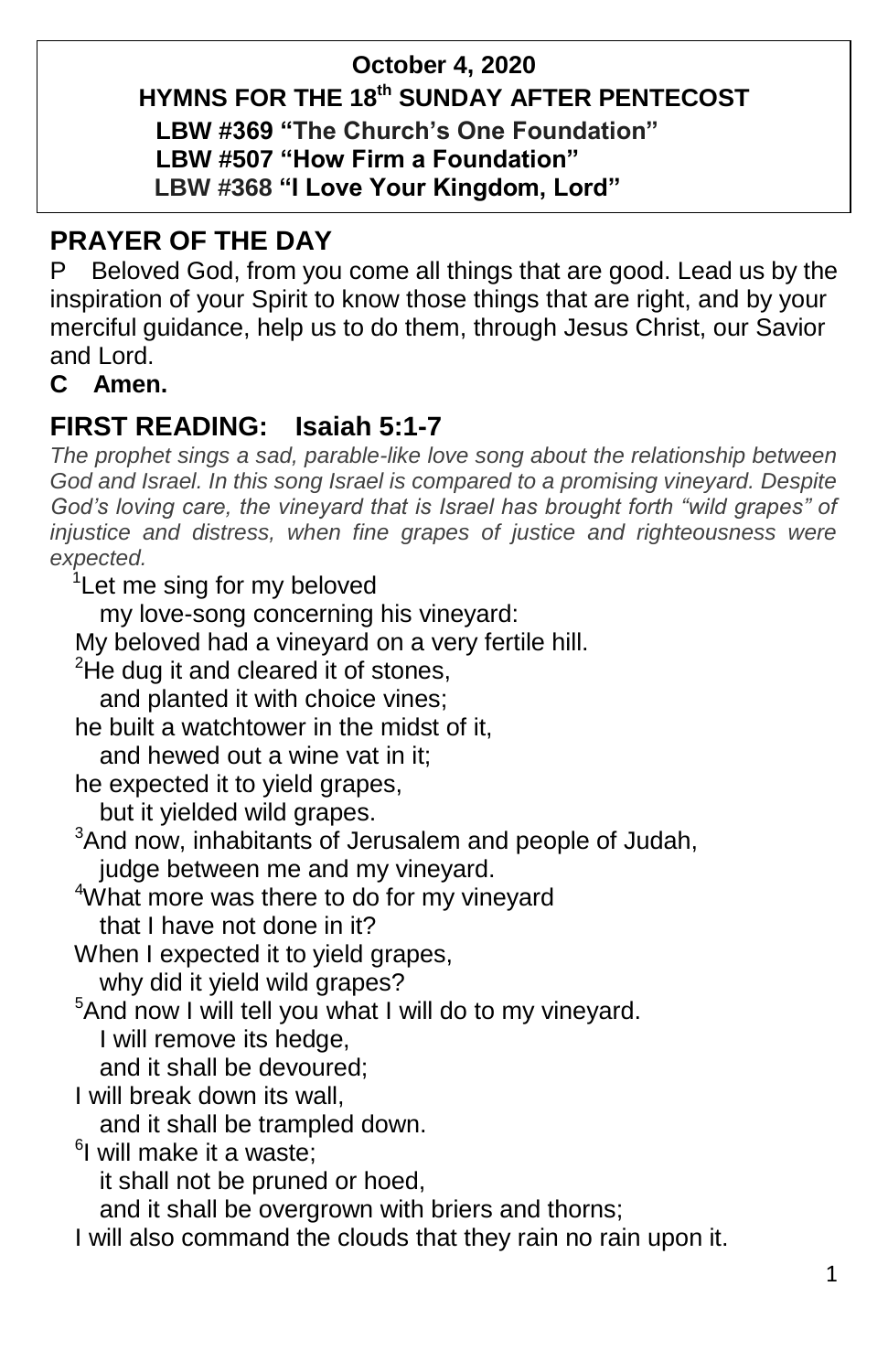$7$ For the vineyard of the Lord of hosts is the house of Israel, and the people of Judah are his pleasant planting; he expected justice, but saw bloodshed; righteousness, but heard a cry!

## **PSALM: Psalm 80:7-15**

*Look down from heaven, O God; behold and tend this vine. (Ps. 80:14, 15)*  $7$ Restore us, O God of hosts:

let your face shine upon us, and we shall be saved.

<sup>8</sup>**You have brought a vine out of Egypt;**

**you cast out the nations and planted it.**

<sup>9</sup>You cleared the ground for it; it took root and filled the land.

<sup>10</sup>**The mountains were covered by its shadow**

**and the towering cedar trees by its boughs.** *R*

<sup>11</sup>You stretched out its tendrils to the sea and its branches to the river.

<sup>12</sup>**Why have you broken down its wall, so that all who pass by pluck off its grapes?**

 $13$ The wild boar of the forest has ravaged it, and the beasts of the field have grazed upon it.

<sup>14</sup>**Turn now, O God of hosts,**

**look down from heaven;**

<sup>15</sup>behold and tend this vine:

preserve what your right hand has planted. *R*

## **SECOND READING: Philippians 3:4b-14**

*Paul reviews some of his supposed credentials, which no longer have any*  bearing in comparison to the right relationship he has been given through the *death of Christ. The power of Christ's resurrection motivates him to press on toward the ultimate goal, eternal life with Christ.*

[Paul writes:]  $4\text{b}$ If anyone else has reason to be confident in the flesh, I have more: <sup>5</sup>circumcised on the eighth day, a member of the people of Israel, of the tribe of Benjamin, a Hebrew born of Hebrews; as to the law, a Pharisee;  $6$ as to zeal, a persecutor of the church; as to righteousness under the law, blameless.

 $7$ Yet whatever gains I had, these I have come to regard as loss because of Christ. <sup>8</sup>More than that, I regard everything as loss because of the surpassing value of knowing Christ Jesus my Lord. For his sake I have suffered the loss of all things, and I regard them as rubbish, in order that I may gain Christ and be found in him, not having a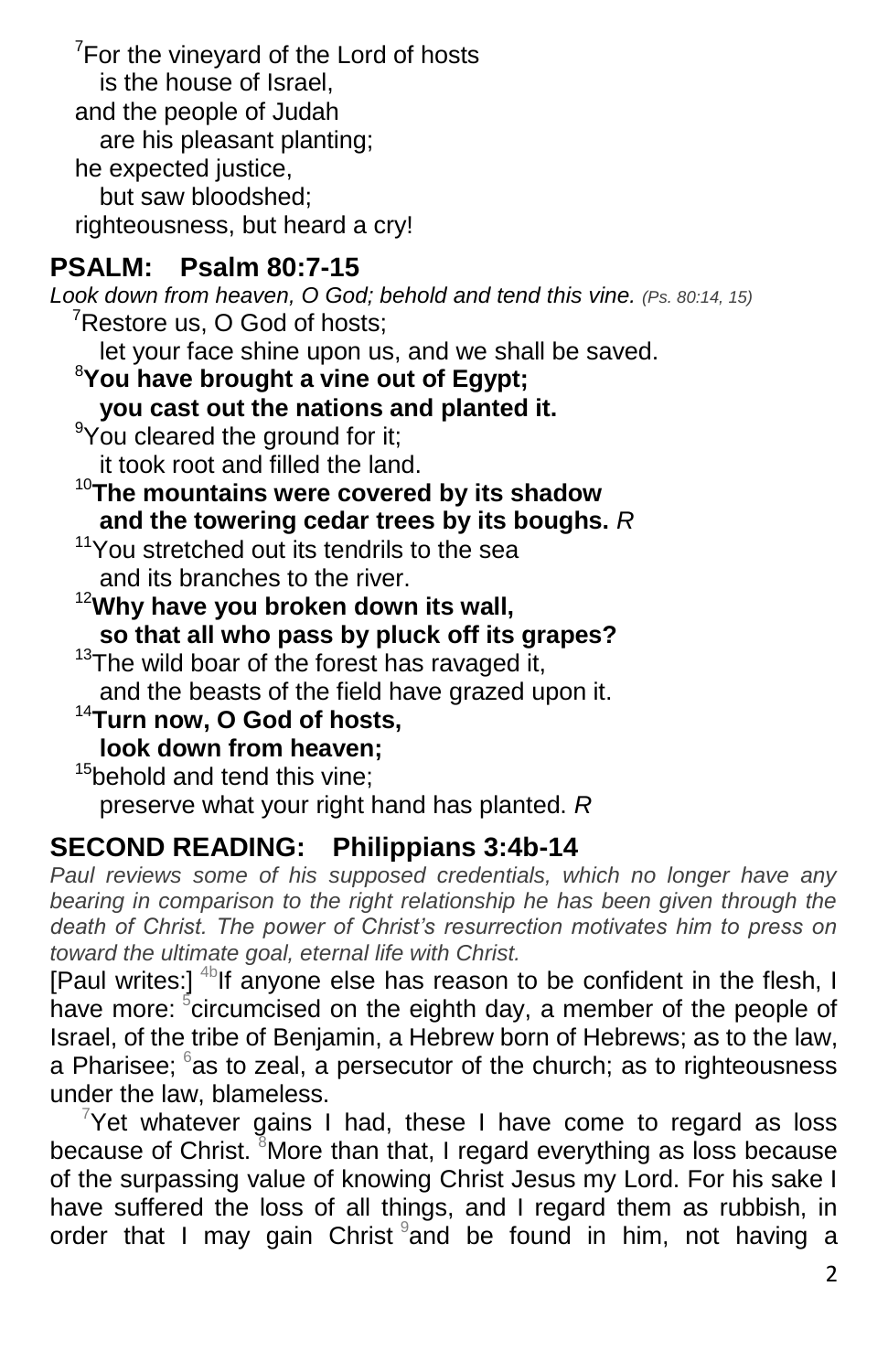righteousness of my own that comes from the law, but one that comes through faith in Christ, the righteousness from God based on faith.  $^{10}$ I want to know Christ and the power of his resurrection and the sharing of his sufferings by becoming like him in his death,  $11$ if somehow I mav attain the resurrection from the dead.

 $12$ Not that I have already obtained this or have already reached the goal; but I press on to make it my own, because Christ Jesus has made me his own.  $13B$  Beloved, I do not consider that I have made it my own; but this one thing I do: forgetting what lies behind and straining forward to what lies ahead,  $14$  press on toward the goal for the prize of the heavenly call of God in Christ Jesus.

#### **GOSPEL: Matthew 21:33-46**

*Jesus tells a parable to the religious leaders who are plotting his death, revealing that their plans will, ironically, bring about the fulfillment of scripture.*

[Jesus said to the people:]  $334$  Listen to another parable. There was a landowner who planted a vineyard, put a fence around it, dug a wine press in it, and built a watchtower. Then he leased it to tenants and went to another country. <sup>34</sup>When the harvest time had come, he sent his slaves to the tenants to collect his produce.  $35$ But the tenants seized his slaves and beat one, killed another, and stoned another. <sup>36</sup>Again he sent other slaves, more than the first; and they treated them in the same way.  $37$  Finally he sent his son to them, saying, 'They will respect my son.' <sup>38</sup>But when the tenants saw the son, they said to themselves, 'This is the heir; come, let us kill him and get his inheritance.' 39So they seized him, threw him out of the vineyard, and killed him. <sup>40</sup>Now when the owner of the vineyard comes, what will he do to those tenants?" <sup>41</sup>They said to him, "He will put those wretches to a miserable death, and lease the vineyard to other tenants who will give him the produce at the harvest time."

 $42$  Jesus said to them, "Have you never read in the scriptures:

'The stone that the builders rejected

has become the cornerstone;

this was the Lord's doing,

and it is amazing in our eyes'?

 $43$ Therefore I tell you, the kingdom of God will be taken away from you and given to a people that produces the fruits of the kingdom. <sup>44</sup>The one who falls on this stone will be broken to pieces; and it will crush anyone on whom it falls."

 $45$ When the chief priests and the Pharisees heard his parables, they realized that he was speaking about them.  $46$ They wanted to arrest him, but they feared the crowds, because they regarded him as a prophet.